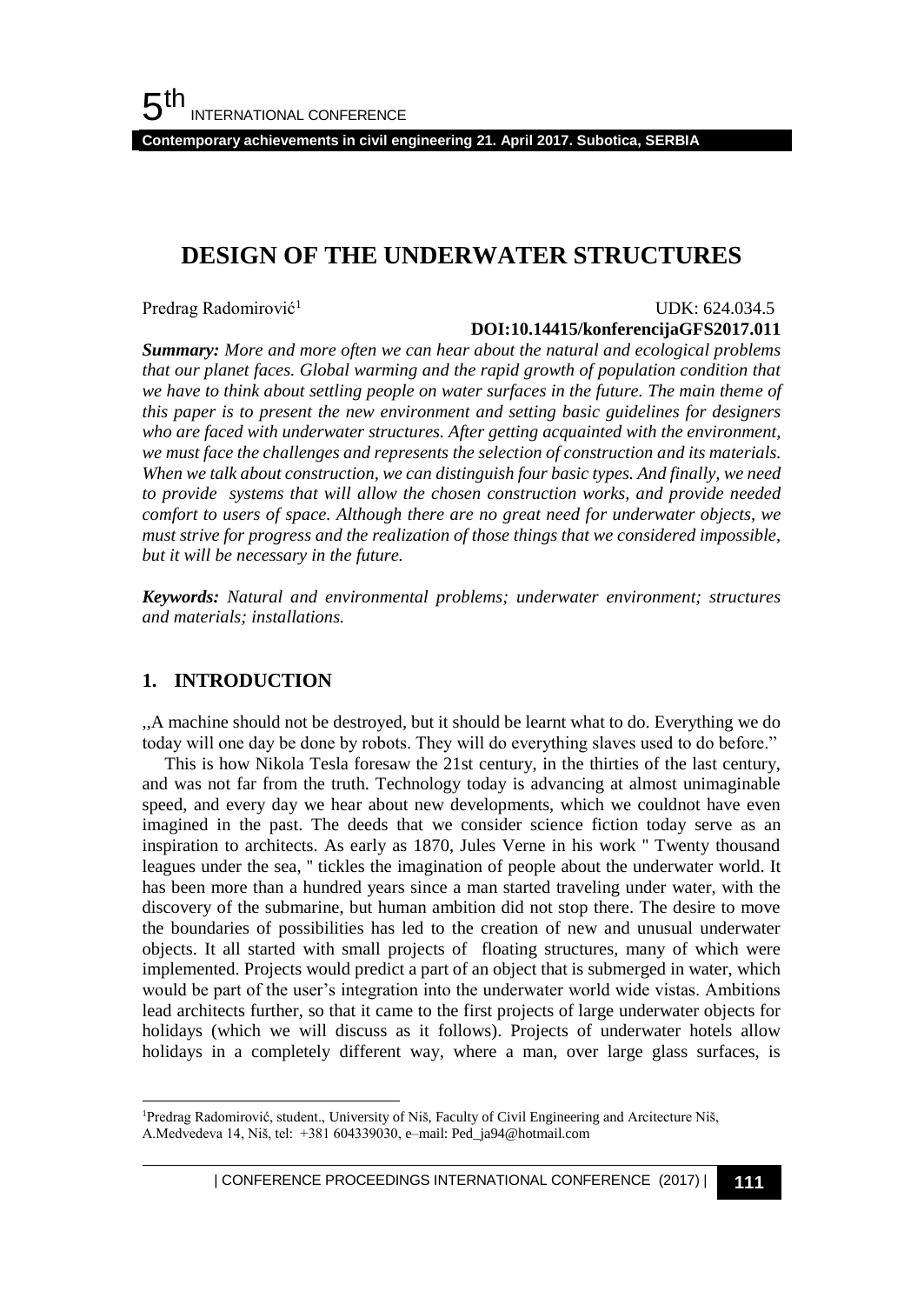### **Савремена достигнућа у грађевинарству 21. април 2017. Суботица, СРБИЈА**

integrated into the marine world. A place where we can peek into the world of which Jules Verne fantasized. This way, all that we could only imagine became a reality. [1]

Welcome to a new, underwater world.

### **2. NEED FOR UNDERWATER OBJECTS**

Are the underwater objects necessity or just a caprice of society? Every day we listen more often about the natural and environmental problems that our planet faces. The first in a series of major problems certainly is global warming, which leads to sea level rise, melting of the glaciers and warming of the soil. The second in a series of major environmental problems is the rapid growth of the population, which leads to inhumane living conditions, lack of food and overpopulation of the planet. All these changes directly affect the entire ecosystem of the planet.

 Regarding the fact that it is not possible to fully cope with all current natural and ecological problems, we need to think about objects in/on the water which in the future may be necessary as a way to combat overcrowding and rising sea levels. In order to be ready for the design of underwater (or floating) object, as the goal of this paper we will study the basic problems that engineers can encounter in projecting. The main problems that the designers have to face are certainly: the location and positioning of the object itself; construction of the facility and its protection; sustainable systems; space organization and design.

### **3. LOCATION AND POSITIONING**

The first problem in designing underwater constructions is the choice of location of the object setting. For the positioning of objects it is best to provide for: warm seas, or parts of warm ocean currents; seas with clean, transparent water; locations full of colorful landscapes with rich flora and fauna; sea floors that are not too deep...

 In order to achieve better thermal energy efficiency of the facility, it is better to choose warmer water for setting. This choice of location would significantly reduce energy consumption. The natural properties of water that affect the body in it give off heat much faster than in the air. This means that an effective isolation of underwater object needs much better characteristics than isolation of terrestrial objects. Warm seas, with clear water, are certainly good locations for the construction of tourist facilities for rest and recreation. Wide vistas through large glass surface area allow the space users to enjoy the marine world, so in relation to that an object needs to be positioned in a transparent water sea with rich flora and fauna. The bigger issue when choosing a location is to determine soil suitable for anchoring of the facility in order to prevent the force of waves and tides to take the facility away. When anchoring, there must be paid attention to environmental protection for which mutual work with bioecologists is required. Problem of waves can be partly solved by choosing a location protected from the open sea, with low sea waves. Tides can also pose a problem and therefore a location with minimal influence of the tides should be chosen. Preferably, the marine soil has as small slope as possible so that the facility can be placed away from the coast in order not to endanger users of the beach and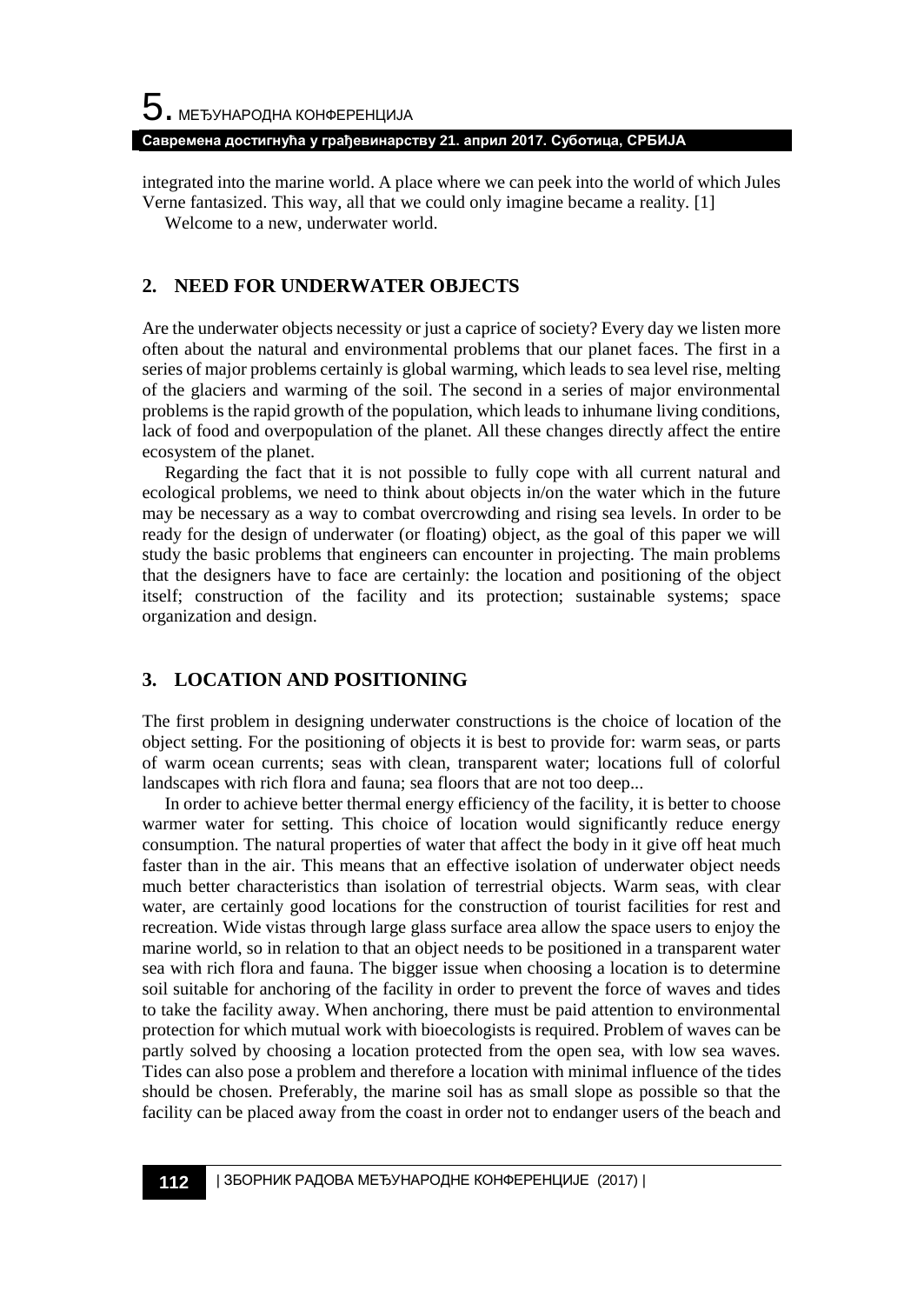**Contemporary achievements in civil engineering 21. April 2017. Subotica, SERBIA**

at as little depth. When it comes to depth, it is auspicious to be 20 m. Construction of facilities that do not meet these parameters is possible, but if the designer adheres to the previously mentioned parameters, the facility will be much easier to design and maintain, and therefore the construction will be cheaper.

### **4. CONSTRUCTION OF THE FACILITY**

Hydrostatic pressure has the least effect on regular spherical structure, but due to space organization and stability is more suitable construction of spheroidal shape.

The thrust that such a construction creates is much higher than in the spherical object because of the greater surface area to which the force of thrust has influence, making it more stable.

The forces acting on the body immersed in a fluid were explained by Pascal. The law explaining the influence of the pressure reads as follows: ,,Pressure to a closed fluid is transmitted equally to all walls", which means that the value of the pressure at one point of the fluid, that is at the same angles, is same regardless of the direction of the force. Hydrostatic pressure acting on the body is greater at the bottom, because the bottom side is on greater depth, which means that the force acting on the lower surface up has a larger intensity of the force acting on the upper side in the direction downwards, which creates downforce of thrust. [2] The pressure that occurs on the surface is 0,1MPa (1 bar) and increases with the depth constant for 0,1MPa (1 bar) at every 10 m height of the water column. Ellipsoid structure can be constructed in several ways, one of which is to build a three-piece construction, fastened with two identical rings. Three-level structure would consist of spherical cut-outs, one belt part and two identical cut-outs that make the floor and ceiling of the facility. It is possible to connect cut-outs by welding or bolts.

Solving the problem of construction is not really the end of all the problems. Depending on the requirements of investors, facility can be set in four different ways. The first method of affixing is by lending construction on the ground itself, such as the project ,,Poseidon Undersea Resort". Structures leaning along the ground are easiest to calculate, which makes them easy to design. Such structures are usually made of concrete in combination with glass and belong to the group of less expensive constructions.

The disadvantage of such facilities is endangering the ecosystem by positioning them on the ground, making this type of construction installation very unfavorable. Positioning the facility on the ground itself, does not allow the construction of the facility at a great depth. The problem that occurs when there is a large distance from the object to the surface is that it is very difficult design communication core, because the facility (regardless of the type of structure and the method of mounting) must be connected with part of the object that is on the surface.

Conditionality by communication makes this type of construction possible only in shallow areas. It is suitable to build this type of structure to a depth of 15m.

Building height (H) can be easily calculated if we determine the radius of the circle of intersection (R) and angle lines departing from the center of the circle of which one vertical and the other is connected with the edge of the crop  $(\alpha)$ , using the formula:

$$
H=R(1-cosa) \text{ or } H=R_0(1-cosa)/sina
$$
 (1)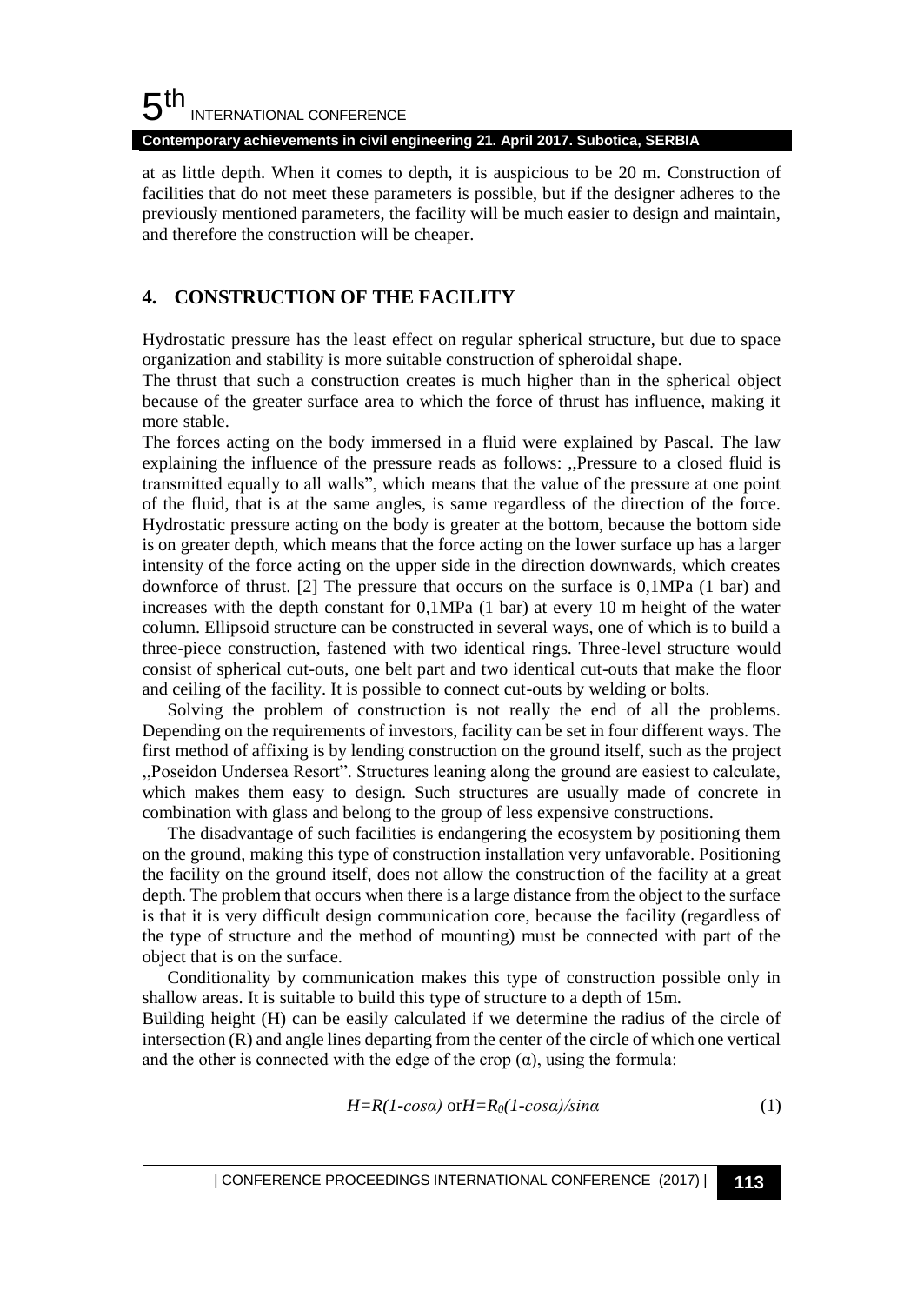# $\mathbf 5$ . међународна конференција **Савремена достигнућа у грађевинарству 21. април 2017. Суботица, СРБИЈА**

Using the determined height of the building, the thickness of the shell  $(h_0)$  can be determined which is necessary for the construction of:

$$
h_0 = \frac{p * R + \gamma w * R(D - H)}{2\sigma - R * \gamma S}
$$
\n(2)

*Figure 11: Construction on the ground ,,Poseidon Undersea Resort"*

Where: (p) stands for force acting on the structure (excluding its own load);  $(R)$  radius of the circle cross section (γw) bulk density of water; (γs) bulk density of the material of construction; (σ) allowed voltage for materials; (D) water depth; (H) the height of the structure. [3]

 Despite numerous disadvantages of the structure fitting to the soil, low price of its building and simplicity of design can lead to frequent construction of such facilities in the future.

 Negative floating structure, except for the aforementioned, is the construction placed on the pillars. The project ,,Water Discus Underwater Hotel", the construction on the pillars was calculated on. Location benefits, set in a protected part from the waves and at shallow depth, enabled designers to predict the disk-shaped objects. Development of technical project for the disc-shaped structure is much simpler than for spherical objects. With the above-mentioned project it is planned that the building consists of two parts, one

on the surface and the other of underwater that are attached to the ground with the three pillars and massive communication core.

Underwater structure has the possibility of launching and recovering thanks to the mechanism attached to the pillars. The load is passed on through the pillars to the foundation that is put on the sea floor. This type of construction requires a deep foundation for what should be solid ground with a low coefficient of settlement in the area of moderate seismic zones. Complicated funding plans and special soil testing further increase the cost of the project which is a major disadvantage of this method of setting up the facility. The structure with pillars is the most propitious for gulf cities and lakes, where there is little water movement. Impacts of the movement of water, such as waves and tides, largely influence this type of construction, due to the impact of horizontal forces. As a result of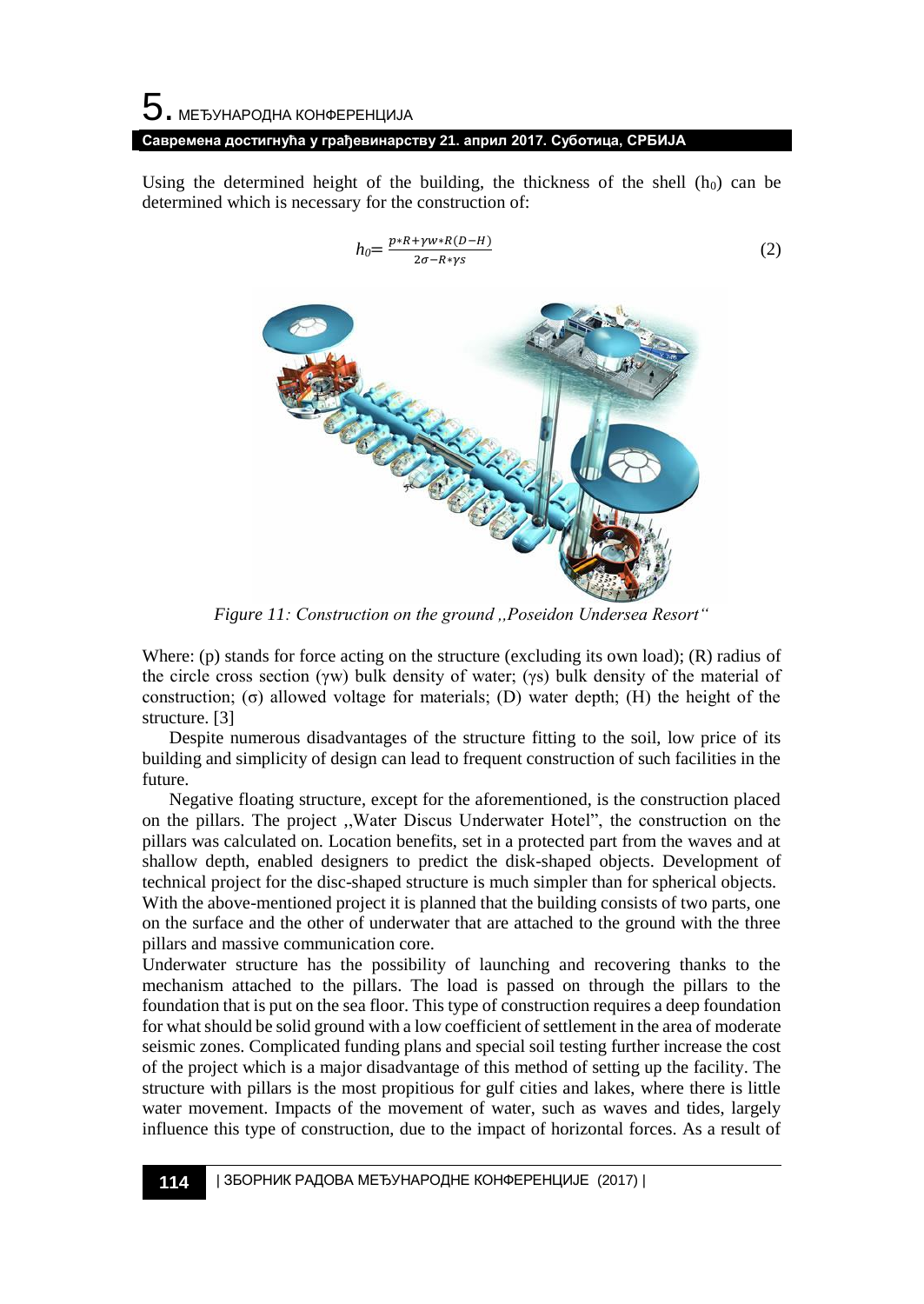**Contemporary achievements in civil engineering 21. April 2017. Subotica, SERBIA**

the operation of unforeseen transversal forces may be pulling out pillars and communication part (if the facility consists of two parts). Benefits of such construction with pillars are quick installation and the possibility of dismantling the building.



*Figure 12: Construction placed on the pillars ,,Water Discus Underwater Hotel"*

Probably the most functional type of facility are ,,suspended constructions". Although still under-explored because of their very costly and difficult preparation of the technical design of this type of structure, they are the most functional. Objects can be constructed of aluminum or steel with special protection dictated by the type of material. High construction price and complexity of design for such a facility might have been the only drawback and the reason for avoiding this way of construction. A number of systems that facility possesses help it become resistant to all the difficulties which underwater construction might face. Unlike other types of constructions, where we have made for the construction of two buildings one of which is on the surface, this is not the case. Complete mobility of the facility allows the design down into the water during the stay of people and rising to the surface in order to access the visitors. The possibility of a rapid ascent to the surface of the whole structure allows for quick evacuation of users in case of emergency. By ventilation systems that would submerge from the water providing of fresh air to the atmospheric pressure would be possible so as to avoid decompression illness, which can cause the air pressure. The building is also possible to predict as it is the twoset, with a part that floats on the surface and core of communication, as in the aforementioned ways of designing underwater structures. Ballast systems, which usually provide for the lower part of the building, regulating the airworthiness and thus can be regulated according to the needs that you will object to sink to surface or stand in place. Such systems allow the moving object from one place to another in case of need. The dynamic influences of water would still greatly influence the position of the object to its operation, so that it could be relocated. Suspension design of the site designated for its positioning, is prevented by anchoring and fastening wires adjustable in length. Anchoring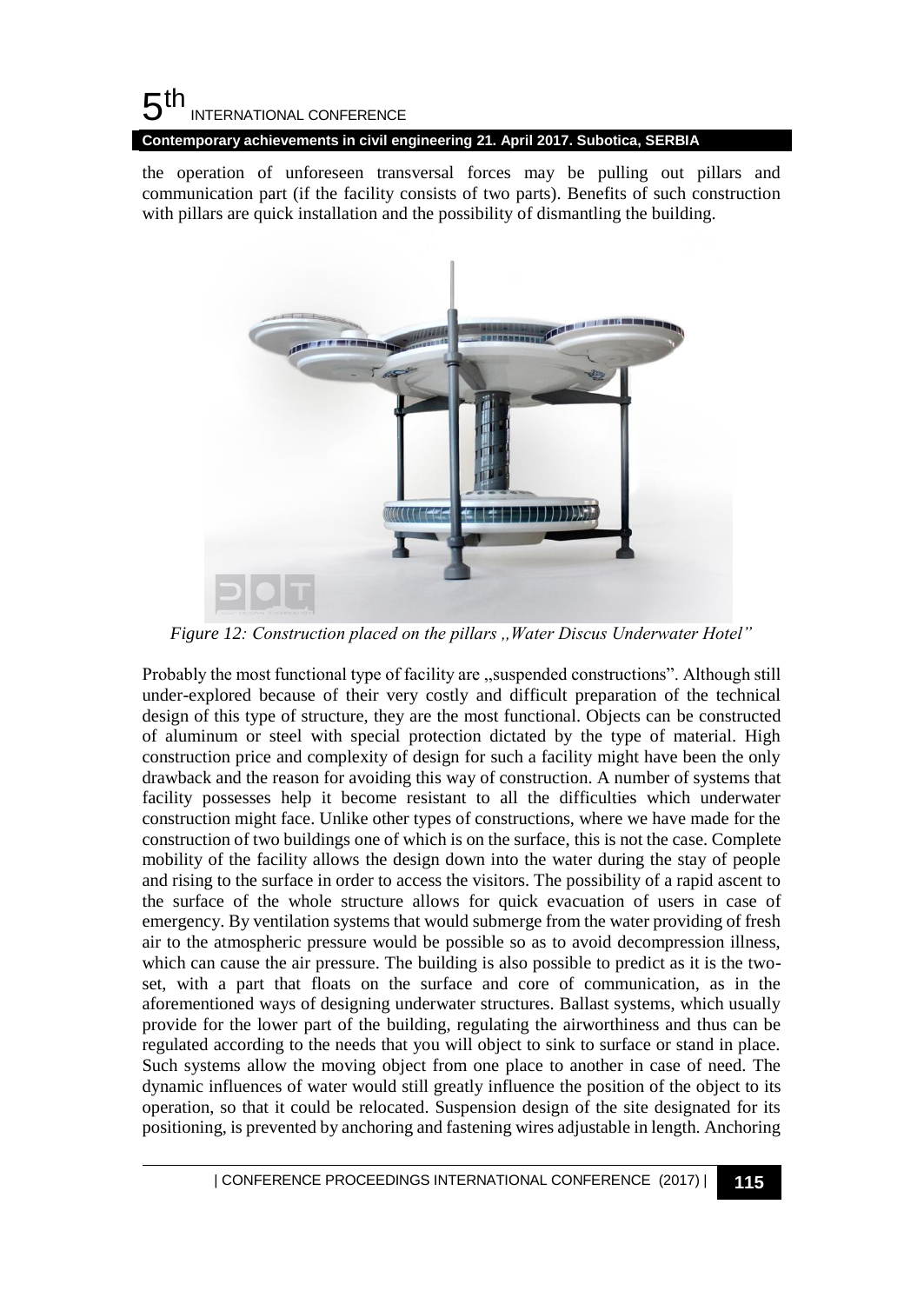# $\mathbf 5$ . међународна конференција **Савремена достигнућа у грађевинарству 21. април 2017. Суботица, СРБИЈА**

must be carried out in at least three places (there is no need for more than four) for stability. Benefits of embedded systems provide that such facilities can be built, and in the seas with more complex external influences. Despite their high functionality, projects of'' suspended "underwater structures still do not exist.

The simplest projects of underwater objects are certainly floating structures, many of which have already been realized. The project is commonly overlooking the part which is immersed in water and contains a large glass surface over which vistas are enabled. During the drafting of the plan it is the most important to insulate the part which is immersed in the water and determine the focus of the construction which must be above the water, that construction would not sunk. Simplicity of design has led to the fact that presently only this type of design was realized.



*Figure 13: Floating structure*

Additional reinforcement structures for transport and securing the facility are a small part of the design, but they can be a big problem if not anticipated in advance. Increased power in fixing points to the attachment of structure may lead to a break or damage in that area, which can cause a lot of problems.

### **5. MATERIAL SELECTION**

The choice of structure will directly affect the selection of materials. If we look at projects'' Water Discus Underwater Hotel '' and ''Poseidon Undersea Resort '' (none of which has yet been implemented) you will see that the designers chose a steel construction. In addition to steel, the construction can be made even in aluminum and concrete. The construction material will largely depend upon attaching the object to the ground. Each structure has its own characteristics with strengths and weaknesses.

 Steel structures is most suitable for objects that are mounted on pillars. The low price of steel is one of the advantages of this method of construction. Easy creation of steel, or factory making quick and easy installation of steel elements give priority to this construction if needed for a short time to set up the facility. Opposite the benefits offered by this type of construction, steel as the material has a lot of shortcomings. Probably the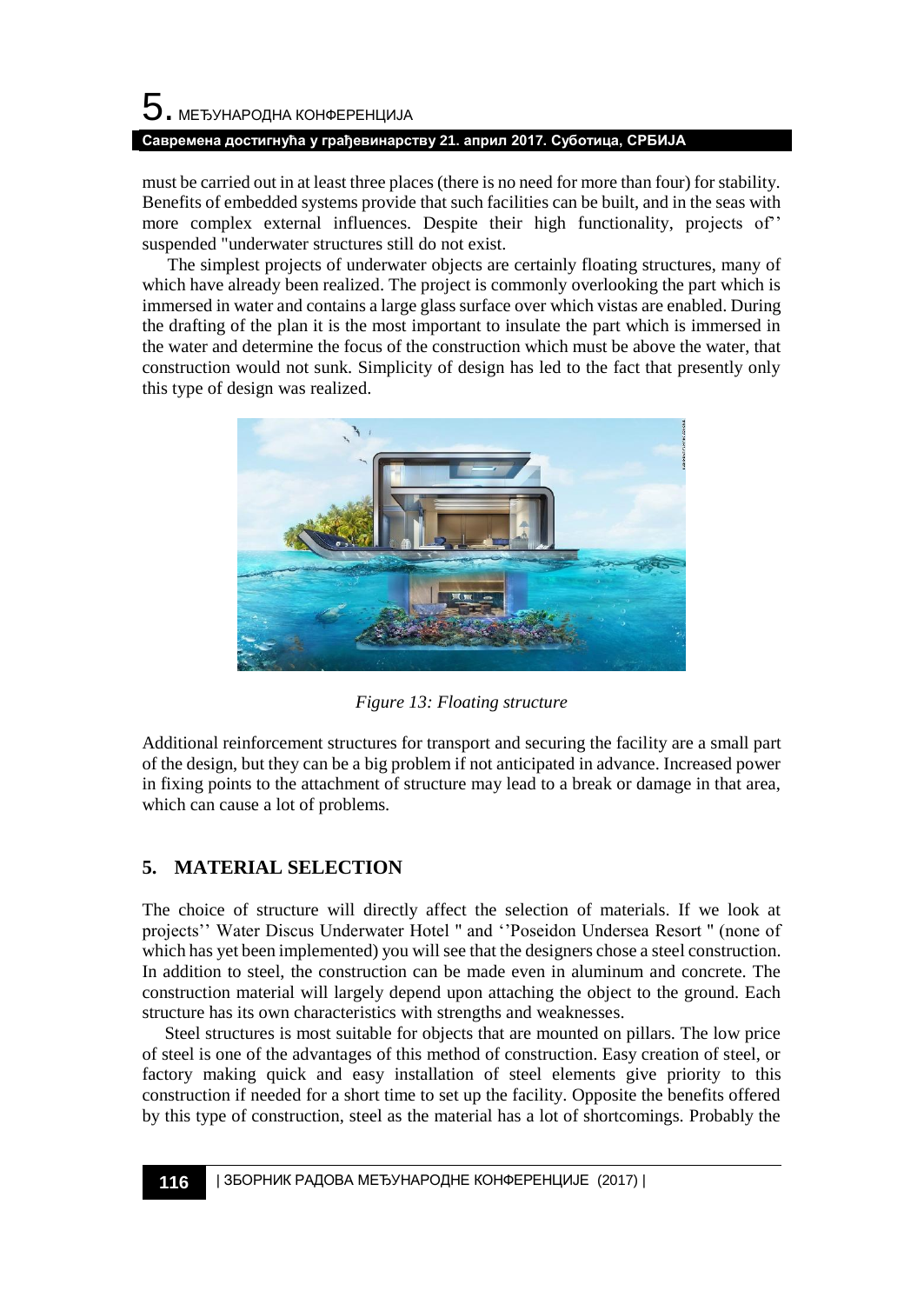### **Contemporary achievements in civil engineering 21. April 2017. Subotica, SERBIA**

biggest problem of steel is its oxidative action in contact with water. This feature causes the necessity to treat steel with separately protective devices or replace some parts with new ones after some time, which is reflected in the high cost of maintenance. In addition to corrosion of steel another shortcoming is low pressure resistance. If we consider that the water pressure increases by 1 bar (0,1MPa) every 10m height of the water column is a growing problem as the depth is greater.

 Although it has a much shorter application through history, we can say that aluminum fully competes with steel. Aluminium structures can replace any steel structure. Perhaps the only reason for the construction of buildings of steel is the high price of aluminum, which is almost double. If we ignore, for now, the high price of aluminum, we will notice that according to all the other characteristics it is more suitable than steel for making underwater structures. Thanks to its characteristics, aluminum is very resistant to corrosion in contact with water, which is a great advantage over a steel structure. When it comes to the protection structure has the most favorable properties of aluminum because it is not necessary to further protect it, which is not the case with steel and concrete.

Transportation of aluminum construction is much lighter than the transport of steel and concrete structures. Aluminium as a material is almost three times lighter than steel ( $\rho_{al}$  = 2700kg/m3;  $\rho_{\zeta}$  = 7850kg m3). By comparison of aluminum and concrete ( $\rho_{\rm b}$  = 2500kg/m3), we recognize that aluminum is something heavier than concrete, but if we consider the immensity of reinforcing concrete structure, we come to the conclusion that aluminum constructionis much lighter. The advantage of aluminum compared to steel is also a much lesser deformability during buckling, which shows the Young's modulus of elasticity for the aluminum which is: Eal  $= 69$ GPa, in contrast to the modulus of elasticity of steel that is:  $E_{\zeta} = 200 MPa$ . Although packed with handy features, designers still largely avoid applying aluminum beaucouse complexity of technical documentation and its high prices in the market.

Concrete, a material with the longest tradition of these materials, may be considered the least appropriate material for underwater constructions. The large mass of concrete structures leads to much more difficult carrying out of the construction of a non-negative float. Such a construction can be carried out only on the pillars or directly on the ground. Both types of building concrete structures have a lot of shortcomings, so it is best to avoid concrete construction. Big problem when setting up concrete construction on pillars are the horizontal forces that have much larger impacts on the concrete structure, compared to the steel and aluminum, the rigidity of the concrete construction. In addition to the negative impact that horizontal forces create, a huge problem is made by net weight of the concrete structure, which is reflected in the difficulty of the budget of the foundation. The resistance of concrete to chemical effects of salt water is very bad, and for that purpose there shall be special protection of concrete. One of the fundamental legal safeguards for the aggressive environment is to add a protective layer of concrete  $a_0 = 3.5$  cm. [4] Adding special additives in the concrete is another protective measure. The aforementioned protective measures, although meeting regulations, are not sufficient to protect the concrete from the high aggressiveness of the environment, so in order to have additional protection, waterproofing isolations are made. The simplest type of waterproofing are multilayer coatings of bitumen and placing protective layers of PVC film. Apart from multi-layer bituminous waterproofing, nowadays are increasingly used different types of high quality factory waterproofing. Despite its flaws, the concrete is very suitable because of its low price. Concrete structures need not be pre-fabricated, although the installation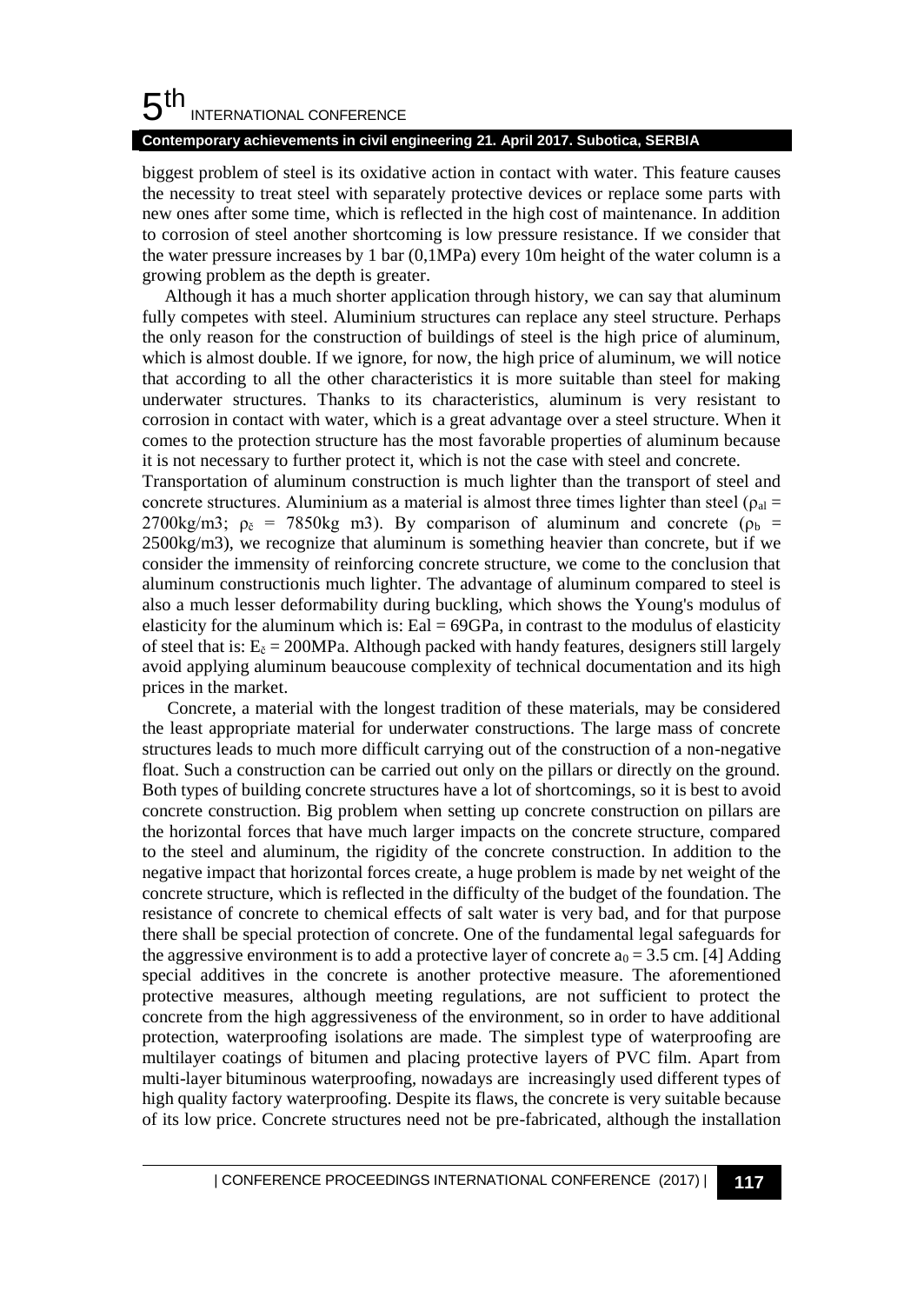of prefabricated elements is much easier, using the caissons or drying must be part of the work carried out on the spot. It is most preferable to make of concrete small and simple constructions due to the low price and easier preparation of the technical part of the project.

 Apart from the basic material of which structure is made, an important role in the design has the glass. It is suitable for projects that provide a broader perspective on the underwater world, and for this purpose often predicts glass ring around the entire facility. The construction of the glass ring, like in projects ,,Water Discus Underwater Hotel" and ,,Poseidon Undersea Resort", we come to the facade made of 10-35% of glass, which makes it a very important material in the preparation of the project. To create a ring there will be used toughened glass, because of its features. Toughened glass is physically and thermally much stronger than ordinary glass.

### **6. SUSTAINABLE SYSTEMS**

Increasing urbanization of our planet leads to high power consumption. Due to the identification of non-renewable energy sources that are now commonly used, everything leads to environmental pollution and global warming. Hazard use of non-renewable energy sources and global developments have led to this kind of production and use of energy is becoming unsustainable. The project itself must be made for systems that use renewable energy sources and tend to the protectthe environment.

 Position of facility stipulates designer for finding solutions for getting power away from the city's electrical wiring. The first option is certainly the cable routing along the sea and the ground connection. Connecting the city of electro-economic network is possible for objects that are close to the coast, but not for those on a larger distance. The best solution is certainly designing self-sustainable facility that has its own systems.

Installation of solar panels on the roof of the vessel leads to energy savings and another advantage of this system is that its installation time is becoming cheaper. Percentage of satisfying the entire demand of energy, solar energy depends on the size of the object and purposes of energy consumption, depending on the purpose of the facility. The strength of the panels available on the market is up to 250 kW/h, and the dimensions of one panel is 150 \* 100 cm. The amount of energy produced, if we consider an area with a large number of sunny days, will depend on the number of panels. The laying of the panels on the additional platform laid directly on the water in large numbers, can meet the needs of 100% or such aspects of setting up the panels is not rational in terms of taking up space.

 Due to the impossibility of satisfying all the needs of solar energy, for aesthetic reasons or because of the inability to mount the platform in areas of high waves, there is a possibility of a breakwater. Converting wave energy into electricity is enabled by a breakwater that also can serve as a protection facility from waves.

The great advantage of flooding the construction is thermal stability of water environment without large temperature differences during the year. The center with small change and stable temperature leads to almost unnecessary isolation of additional facility and ample room is additionally heated by heated air ventilation systems. The ventilation systems play a very important role in the design of underwater objects by the fact that the entire amount of air inside the building depends on the work of the ventilation system. The air used must be provided from sea surface due to the hydrostatic pressure acting on the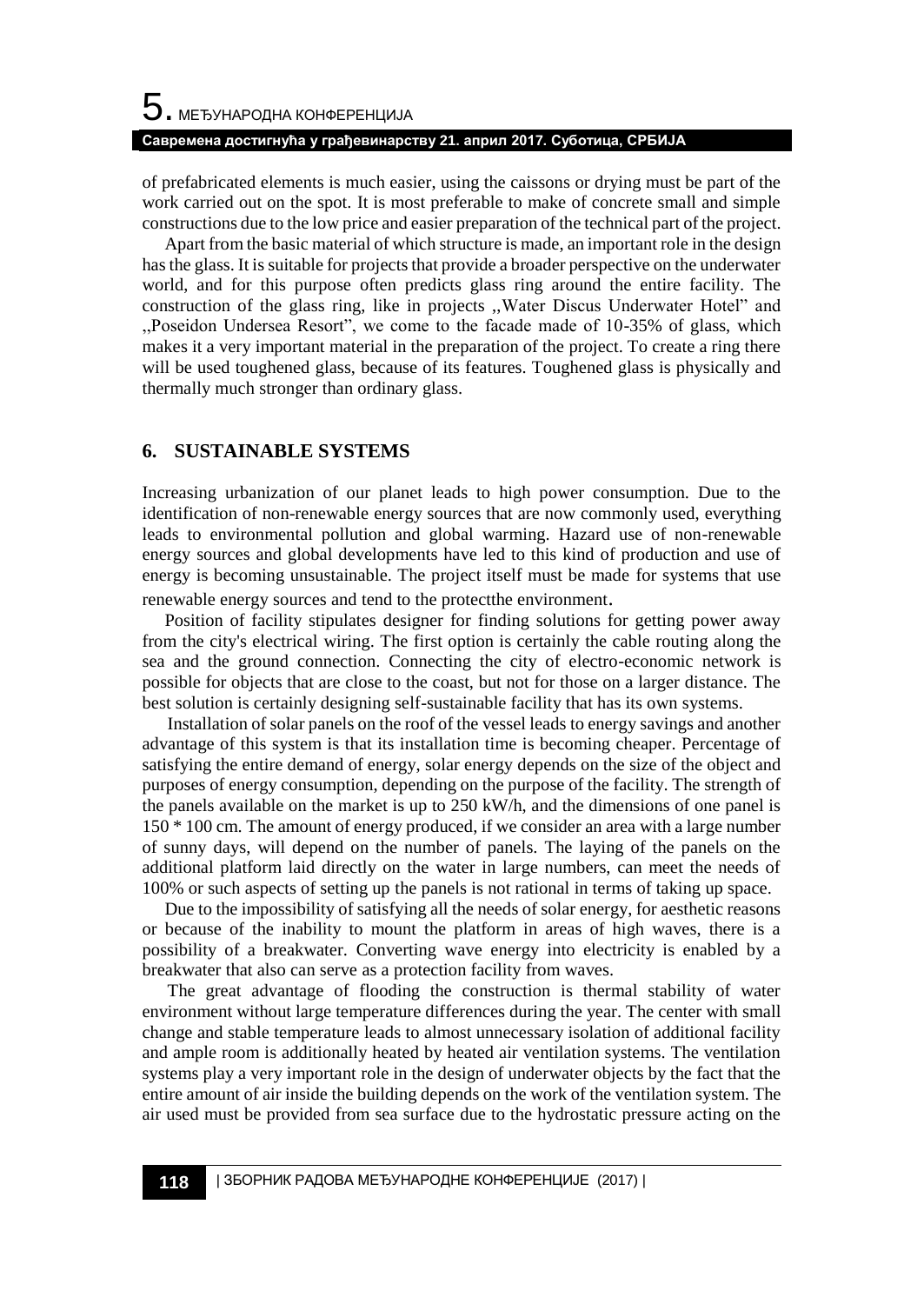### **Contemporary achievements in civil engineering 21. April 2017. Subotica, SERBIA**

depth. Due to the use of compressed air, there may occur decompression illness by the users of the space after exiting on the surface. Given that consumption of air per man is 30-40m3/h, and for high class hotels is projected 100m3/h it turns out that budget ventilation is not an easy job. Another problem the designers of ventilation face is supplying air at great depth. The air at great depths due to the reduction of pressure in the air ducts may be delivered only if we increase the pressure in the channels. Increasing the air pressure can be carried out by gradual narrowing of ventilation ducts, from the surface to the premises, or by pumping air. Air pumps are avoided due to the consumption of energy and their applications to resort to only in case it is not possible to deliver sufficient amount of air in the room.

As a component of ,,floating construction", are mentioned ballasts by which the airworthiness of the building is regulated. Ballasts, which have systems similar to those on submarines, comprise of chambers in the lower part of the structure and regulate the airworthiness of the building.

Pumps that are part of the ballast are connected to the water environment and air environment via a ventilation duct. Buoyancy facility regulates the pumping of water or air in the ballast tanks. By pumping air facility will be positively buoyant and keep emerging to the surface, and pumping water obtained the opposite effect due to much higher bulk density of water compared to air. [5]

When we talk about sustainability of the facility, it must be added that the project has to be made for systems for wastewater treatment in the gray water, which would reduce the consumption of water itself. Also, although nowaday such systems are very expensive to install, that would provide for a system for the treatment of sea water and converting the same into drinking water, leading to savings of funds for the purchase and transport of water or a water supply system in the building that has been connected.

### **7.CONCLUSION**

Based on the analysis of the design of underwater objects, we can say that this kind of design opens up a new chapter in the history of architecture. The very importance of underwater objects is reflected both in the prosperity of the architecture and the solution to the environmental problems that our planet every day increasingly faces. The construction of buildings on water solves the problem of overpopulation of our planet, but also the problem of rising sea levels. Despite the very expensive construction of such buildings nowadays, it can be said that the construction of underwater objects is an investment for the future, because of its ability to function independently. Systems that may possess such facilities could lead to the production of electricity to meet the needs of municipal and drinking water and the treatment of municipal water, which would mean that the facility can operate completely independently. In contrast to the advantages of this type of design, we have to face with many disadvantages of underwater objects, such as primarily a huge price system which is necessary for the operation of such facilities and the complexity of project development. Despite the fact that this kind of design today is still ungrateful, and still is not necessary, we must be aware of the importance of underwater structures for the future